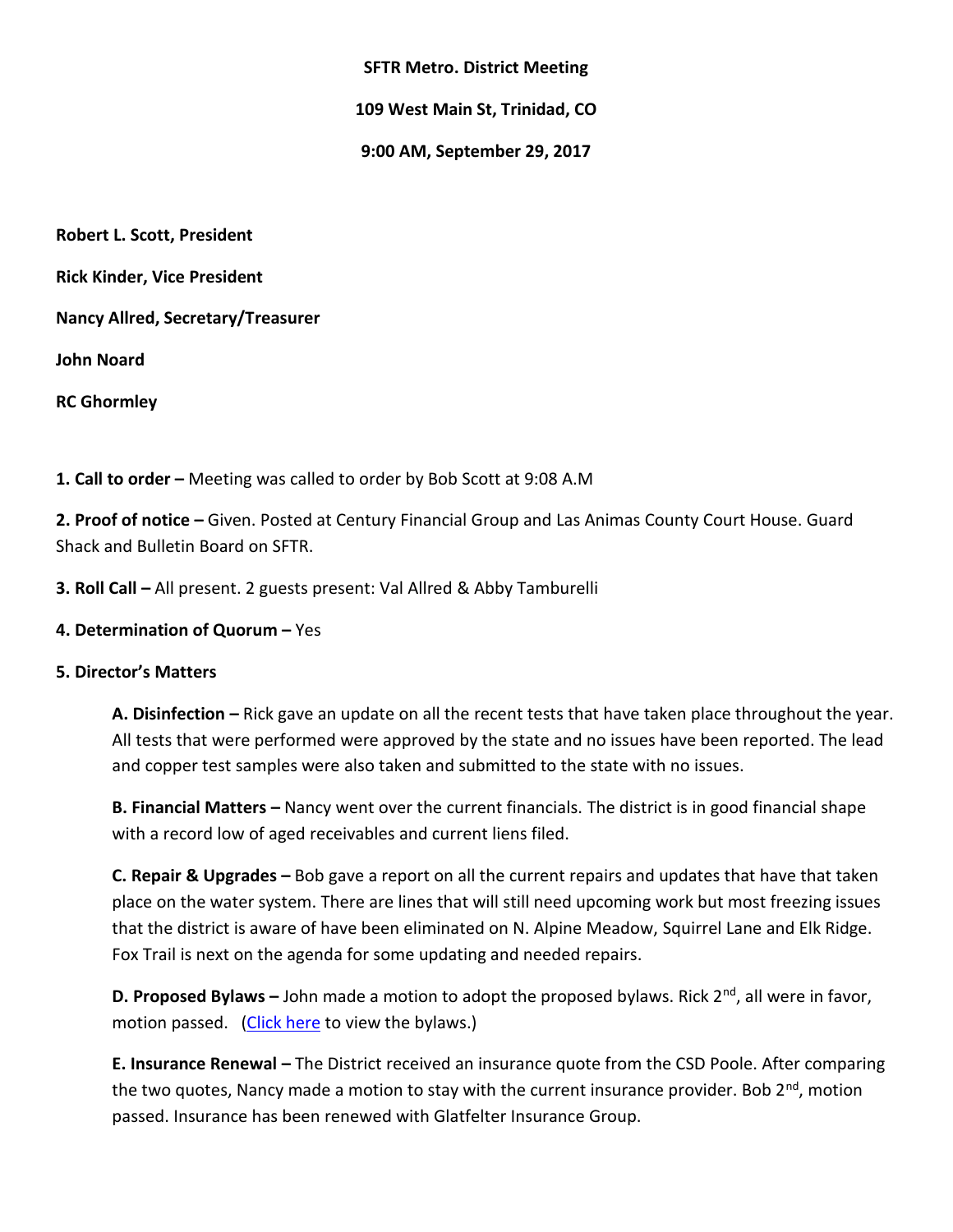**F. Bridge Construction Progress –** Bob gave an update on the bridge progress. He estimated that the bridge construction is close to 40% complete. Even with unexpected delays the bridge project is still continuing with great progress. Girders should be placed this week and once that is completed there are no other major issues foreseen. The bridge is still on track for a completion date from mid to late November.

# **6. Other Business**

A. There will be a meeting Wednesday, October 11<sup>th</sup> at 9:00 A.M to approve the 2018 budget that will be prepared by Nancy Allred.

7. Adjourn – Rick make a motion to adjourn the meeting at 10:06 A.M. This was 2<sup>nd</sup> by RC.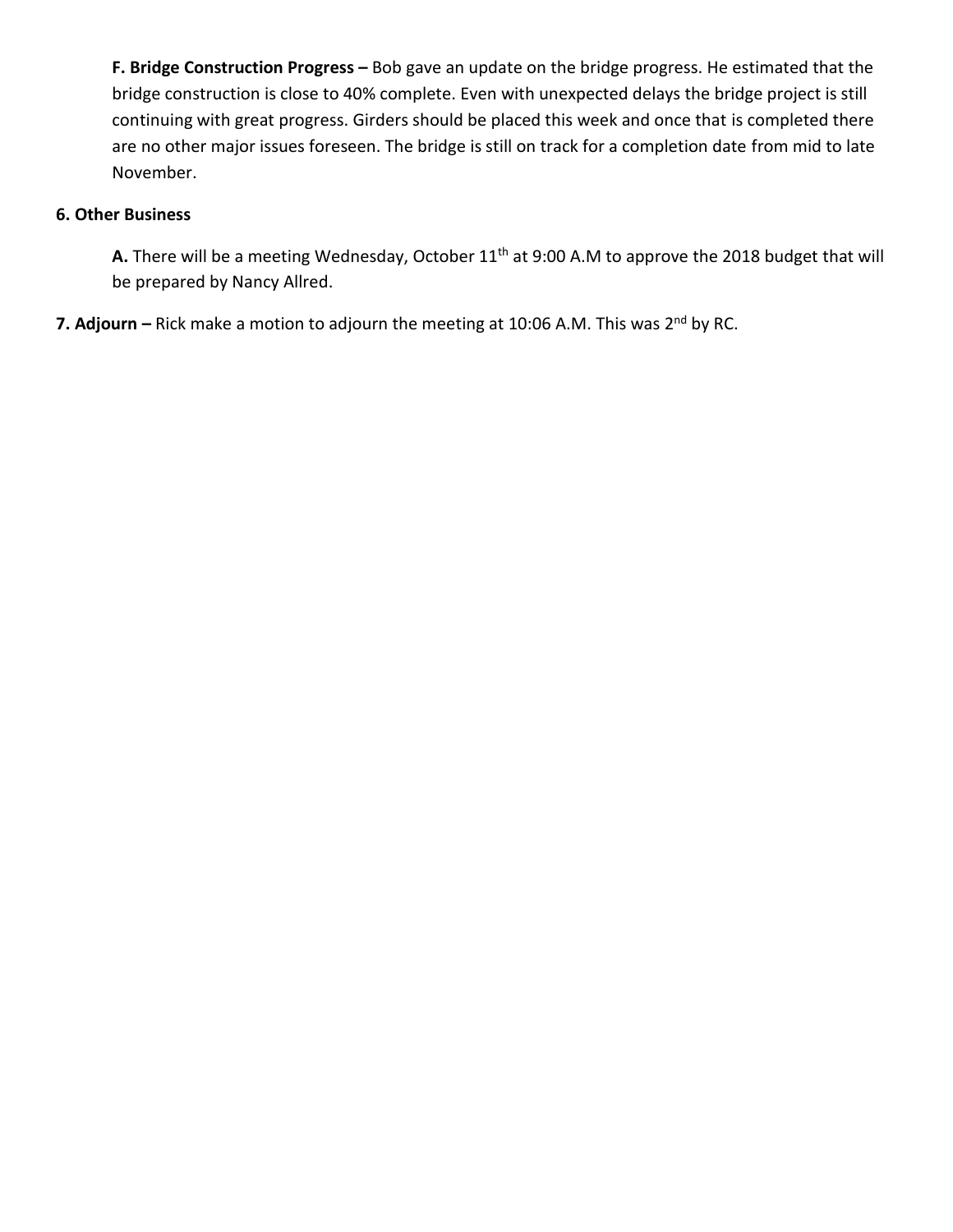#### **SFTR Metro. District Meeting**

**109 West Main St, Trinidad, CO**

**10:00 AM, October 11, 2017**

**Robert L. Scott, President Rick Kinder, Vice President Nancy Allred, Secretary/Treasurer John Noard RC Ghormley**

**1. Call to order –** Meeting was called to order by Bob Scott at 10:00 A.M

**2. Proof of notice –** Given. Posted at Century Financial Group and Las Animas County Court House. Guard Shack and Bulletin Board on SFTR.

**3. Roll Call –** All present except Rick Kinder. 1 guests present: Billy Hughes

# **4. Determination of Quorum –** Yes

# **5. Director's Matters**

**A. Preliminary 2018 Budget –** The Preliminary 2018 Budget was prepared by Nancy and presented to the Board for review and discussion. Board members examined and discussed each budgeted lineitem. It was decided that the only revision to be made was to increase "System Repairs/Labor & Sanitation" to \$60,000 from the preliminary budget number of \$40,000.

**B. Review September 30, 2017 Profit and Loss Statement –** The September 30, 2017 Profit and Loss statement was presented to the Board for review and discussion. Actual Operating Expenses are well under the 2017 budget. With one more quarter of expenses left, it is felt that Operating Expenses will be well below the Budgeted Operating Expenses total. It was pointed out, however, that the Actual Water Sales total is significantly lower than anticipated. Once Abby is available, we will verify that the totals include water sales billings for all customers for this past September billing.

#### **6. Other Business**

**A.** RC has gathered data from Abby, prior to her maternity leave, regarding Water Usage vs. Water Purchased from the City of Trinidad. It was agreed that additional research into this matter will be pursued.